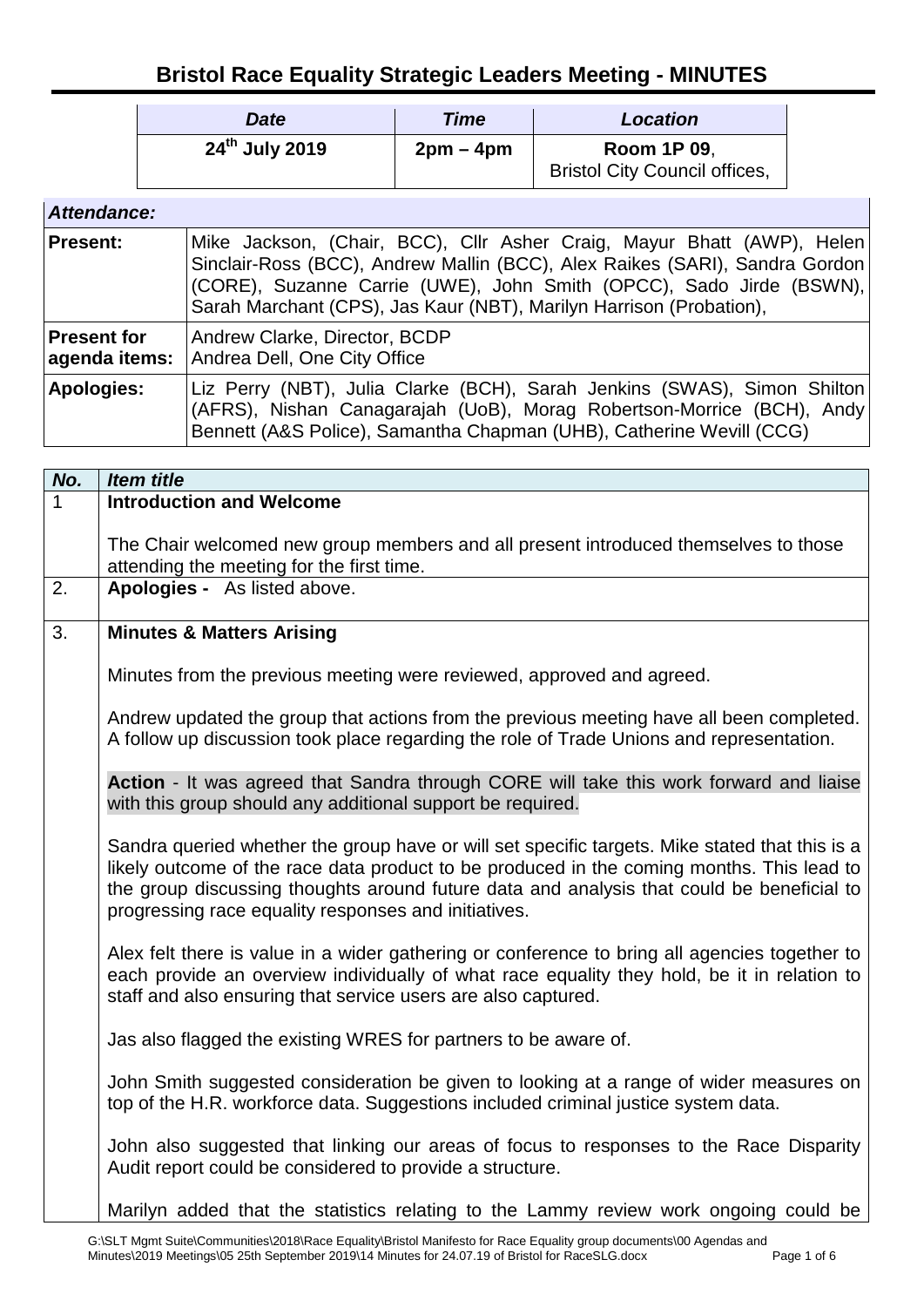|    | relevant to support this although this could significantly widen the groups remit and be<br>resource intensive. Marilyn felt that ensuring focus on H.R. data and making significant<br>progress on this aspect was still very important.                                                             |
|----|-------------------------------------------------------------------------------------------------------------------------------------------------------------------------------------------------------------------------------------------------------------------------------------------------------|
|    | Suzanne added that key data sets for UWE were the student data.                                                                                                                                                                                                                                       |
|    | Given the range of opportunities suggested and limited agenda time Mike suggested<br>carrying out a more detailed discussion on these subjects during September's meeting.                                                                                                                            |
|    | Mike flagged that such additional requirements and demands will come with a requirement<br>for additional resource to deliver this work and for members to consider this.                                                                                                                             |
|    | Action – Andrew to ensure dedicated time is set for this discussion at September meeting.                                                                                                                                                                                                             |
|    | Action – Mike suggested Andrew circulate a range of options / topics for this discussion in<br>advance of September's meeting for group meeting to give advanced consideration of.                                                                                                                    |
| 4. | <b>Updates from the Chair</b>                                                                                                                                                                                                                                                                         |
|    | Mike stated that he had shared with the group a latest update via e-mail prior to the<br>meeting to inform partners of recent equalities related updates being delivered by Bristol<br>City Council to follow up on discussions at previous group meetings.                                           |
|    | Mike also drew the group's attention to the 'We Are Bristol' campaign that is focusing on<br>promoting community cohesion and equality. A short summary video was played to the<br>group. The film can be accessed at this link - https://www.wearebristol.co.uk/                                     |
|    | Mike advised the campaign is actively seeking sponsorship and for partners to engage<br>where possible.                                                                                                                                                                                               |
|    | Update on new group members                                                                                                                                                                                                                                                                           |
|    | New group members were formally welcomed by the Chair and existing members.                                                                                                                                                                                                                           |
|    | <b>Group Terms of Reference sign off (attached)</b><br>$\bullet$                                                                                                                                                                                                                                      |
|    | Mike stated that the group's Terms of Reference refresh has now been completed and<br>thanked members for their co-operation on this.                                                                                                                                                                 |
|    | Action $-$ a follow up meeting is to be held between Mike and Sandra regarding the Terms<br>of Reference and links between this group and the work of CORE.                                                                                                                                           |
|    | Future group resource update<br>$\bullet$                                                                                                                                                                                                                                                             |
|    | Mike updated that as agreed at the previous meeting he had written out to all group<br>members to request their support in continuing to ensure the group has dedicated resource<br>to continue to deliver projects and outputs.                                                                      |
| 5. | Mike thanked those members who have already responded positively but also flagged that<br>a number of agencies are still to reply and requested that these decisions are confirmed as<br>soon as possible to enable future decisions and plans to be made.<br>Progress update from H.R. Leaders group |
|    |                                                                                                                                                                                                                                                                                                       |
|    | Helen updated the group on the Bristol is Hiring campaign which is an ongoing series of<br>promotional events raising awareness of the work of partner organisations in targeted                                                                                                                      |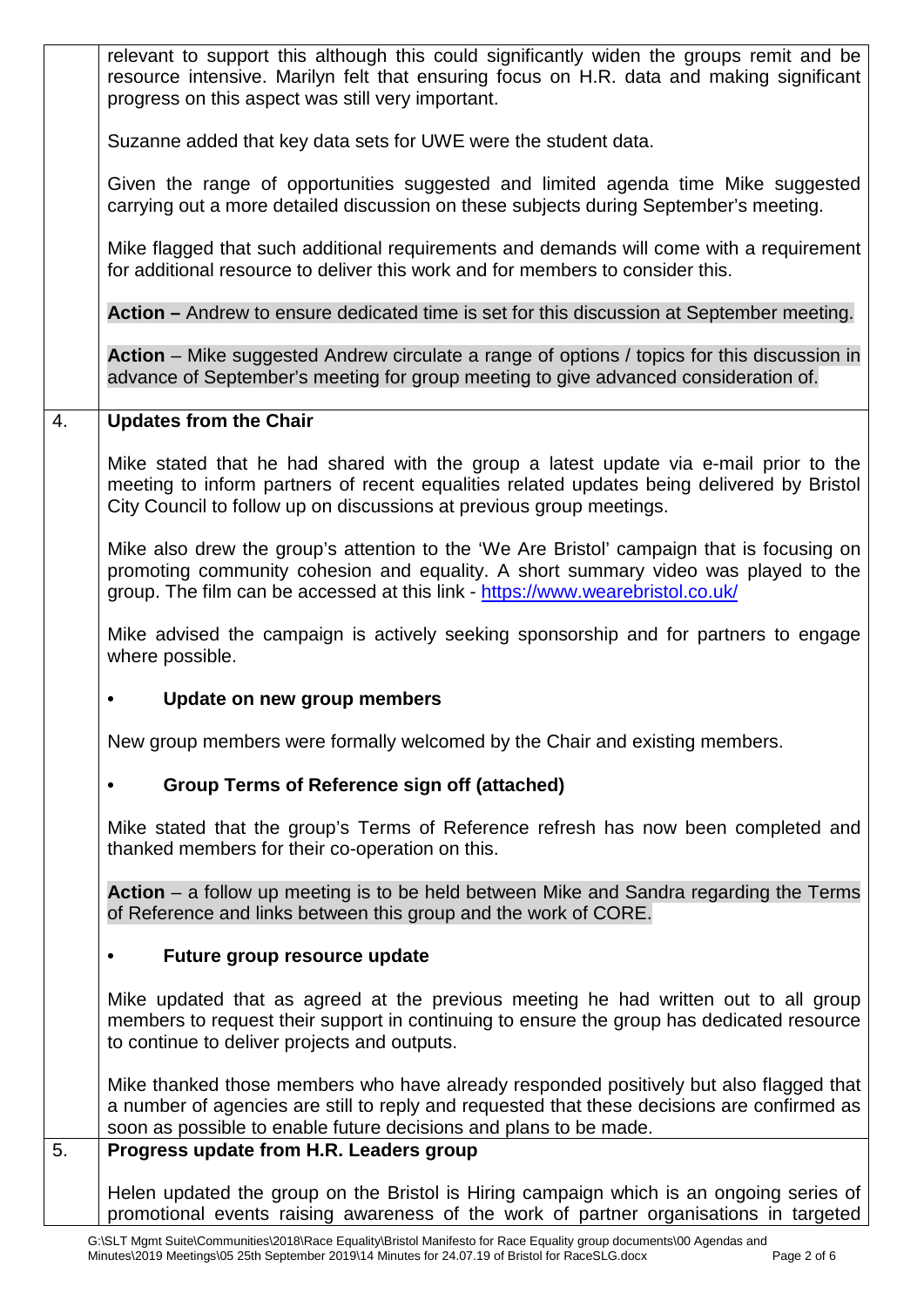|    | communities. Over 100 participants attended the most recent event in the Trinity Centre.                                                                                                                                                                                                                                                                                                                                                      |
|----|-----------------------------------------------------------------------------------------------------------------------------------------------------------------------------------------------------------------------------------------------------------------------------------------------------------------------------------------------------------------------------------------------------------------------------------------------|
|    | The event aimed to generate interest in partner agency vacancies and future events are<br>planned to grow this brand.                                                                                                                                                                                                                                                                                                                         |
|    | A City Network event was held in June to demonstrate the power of staff networks. The<br>group will act as a problem solving group to target highlighted issues. Attendees ranged<br>from organisations with no staff networks through to those with well-developed networks.<br>This work and the Terms of Reference will align with the objectives of the Equality Charter.                                                                 |
|    | Action – Helen to share the draft Terms of Reference, LinkedIn information and dates of<br>future events with the Strategic Leaders group.                                                                                                                                                                                                                                                                                                    |
|    | Alex stated there are issues being identified around suffering of BAME staff in front line<br>industries which this group may wish to take a look at in future.                                                                                                                                                                                                                                                                               |
|    | The H.R. Leaders group is also promoting the sharing of D&I Equalities training and<br>development resources between partner agencies.                                                                                                                                                                                                                                                                                                        |
|    | Other current work includes Diverse Recruiters and a review of the group's Terms of<br>Reference as well as potential further community facing events.                                                                                                                                                                                                                                                                                        |
|    | The Stepping Up Governance Board held its first meeting on 19 <sup>th</sup> June. The next one to<br>align with September' Strategic Leaders group meeting.                                                                                                                                                                                                                                                                                   |
|    | Helen stated that H.R. Leaders group representation has been much better from partners.                                                                                                                                                                                                                                                                                                                                                       |
|    | Action – Helen to review H.R. Leaders group attendance to share with Strategic Leaders<br>group members individually where there are gaps in attendance from specific agencies.                                                                                                                                                                                                                                                               |
| 6. | Festival of the Future City - Bristol $16^{th}$ - $18^{th}$ October 2019                                                                                                                                                                                                                                                                                                                                                                      |
|    |                                                                                                                                                                                                                                                                                                                                                                                                                                               |
|    | Andrew Kelly, Director of the Festival of the Future City event (and BCDP) attended to<br>present an overview. The work of BCDP brings together Bristol City Council, UWE,<br>University of Bristol, Business West and the Arts Council. Andrew stated that close links<br>have been formed with Cllr Craig and Andrew to ensure that the Race Equality Conference<br>forms part of the wider Festival (taking up the last day of the event). |
|    | In addition to this bi-annual event there is also an annual Festival of Ideas programme with<br>both covering a vast array of subjects and content with speakers from all over the world<br>attending. The Mayor of Bristol's State of the City speech will form a part of the 1 <sup>st</sup> day<br>agenda for this year's Festival of the Future City.                                                                                     |
|    | Other events to take place this year include :<br>Guilt and Cities, The Cargo Project, Future of Urban Tolerance, Muslim & Jewish<br>Communities in Bristol and How the Windrush generation helped build out cities all<br>culminating in the Race Equality Conference.                                                                                                                                                                       |
|    | Andrew invited all group members and their organisations to attend events where possible<br>with many being put on free of charge.                                                                                                                                                                                                                                                                                                            |
|    | Action – Andrew Kelly to share a programme overview document with the group as well as<br>contact details for any queries.                                                                                                                                                                                                                                                                                                                    |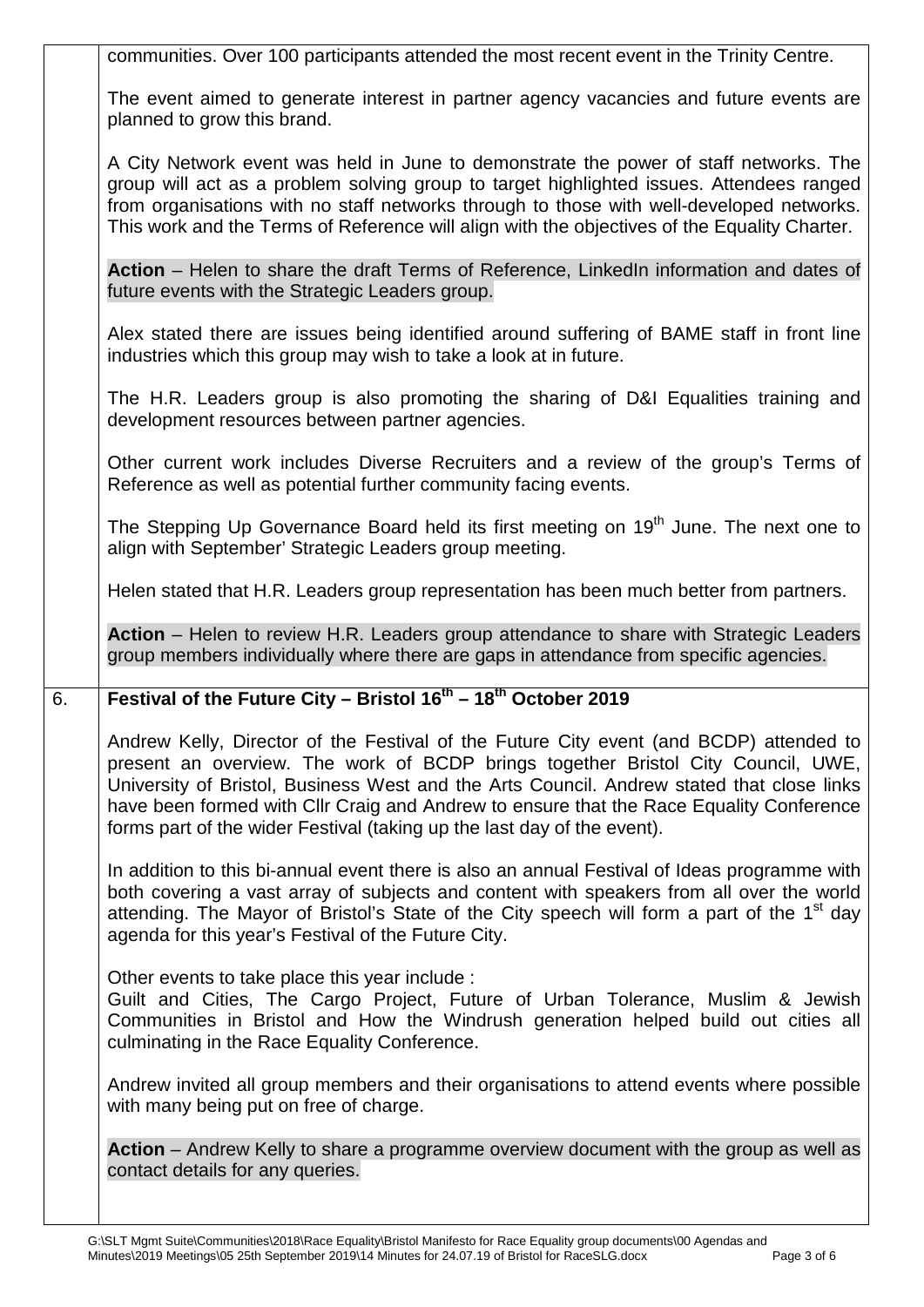|                | Annual work plan update – Development of Bristol's Race Equality Conference                                                                                                                                                                                                                                                                                               |
|----------------|---------------------------------------------------------------------------------------------------------------------------------------------------------------------------------------------------------------------------------------------------------------------------------------------------------------------------------------------------------------------------|
|                | Andrew updated the group on the latest progress in delivering a national scale Race<br>Equality Conference in Bristol (one of the key stated aims of the Strategic Leaders group in<br>2019. Fortnightly briefings are being held with Cllr Craig.                                                                                                                        |
|                | The event is now confirmed for Friday 18 <sup>th</sup> October 2019, to be held in City Hall, Bristol<br>between 09:30 - 15:45 as the final day of the Festival of the Future Cities event. This will<br>be an accessible event with a Prayer Room also available throughout the day.                                                                                     |
|                | A range of high profile speakers have already confirmed their attendance including : -<br>Baroness McGregor-Smith, Sir Simon Woolley, Mayor & Deputy Mayor of Bristol, as well<br>as Senior Leaders from the Criminal justice, health, Private and voluntary sectors. There<br>will also be central government input from the Cabinet Office & Race Disparity Unit (RDU). |
|                | Recent meetings with the RDU and CIIr Craig and Andrew have also been positive with the<br>unit stating an in principle decision to also help financial contribute towards the event.                                                                                                                                                                                     |
|                | Breakout session presenters and content has also been confirmed including : -                                                                                                                                                                                                                                                                                             |
|                | Findings from the Race in the Workplace report - Ray Pay Gap reporting<br>Showcasing of national good practice models<br>- Future direction update from Government                                                                                                                                                                                                        |
|                | Due to the expected costs of running an event on this scale there is a requirement to cover<br>these expenses. The intention is to cover costs via a combination of : -                                                                                                                                                                                                   |
|                | - Event ticket sales<br>- Sponsorship packages<br>- Financial contribution from RDU                                                                                                                                                                                                                                                                                       |
|                | There will be a free allocated ticket for each agency, key partner networks and speakers.<br>Over and above this tickets will be charged to cover event costs (key partners will be<br>offered first opportunity to buy tickets at early discount rate before wider general sale).                                                                                        |
|                | Request for partner agency support : -                                                                                                                                                                                                                                                                                                                                    |
|                | Andrew thanked partners for support received to date and highlighted that further partner<br>agency support is still required to help deliver the conference in the following areas :                                                                                                                                                                                     |
|                | Sponsorship is essential in order to help cover the costs of the event and it is<br>requested that partners consider sponsoring the event or help signpost through their<br>networks to organisations who may be willing to sponsor.                                                                                                                                      |
| $\blacksquare$ | Additional assistance required from partners on the day to help run the event.                                                                                                                                                                                                                                                                                            |
| $\blacksquare$ | Support is required from partner's who could assist with photography, videography<br>and evaluation of the event on the day.                                                                                                                                                                                                                                              |
|                | Action – Andrew to send direct ask to all partners on these points for individual responses.                                                                                                                                                                                                                                                                              |
|                | Action – Partners to consider being an event sponsor.                                                                                                                                                                                                                                                                                                                     |
|                | Action – Partner agencies to circulate the promotional poster and e-mail invite widely<br>through their networks to help generate bookings.                                                                                                                                                                                                                               |
|                | Jas indicated that North Bristol Trust may be able to assist with videography / photography.                                                                                                                                                                                                                                                                              |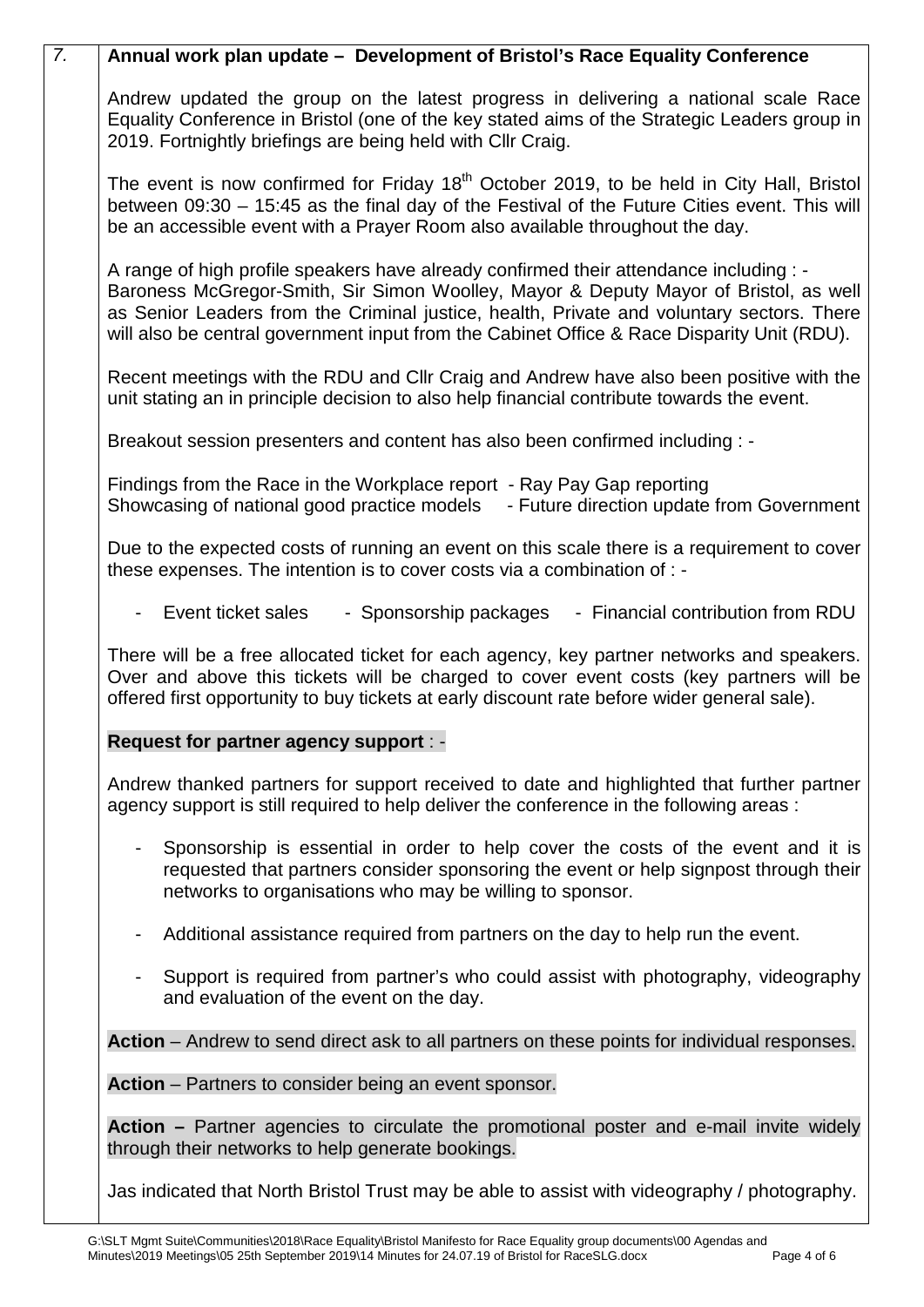|    | Action – All group members to ensure they book their allocated spaces through the<br>Eventbrite link when this is sent to them directly from the Mayor in the coming days.                                                                                                                                                                                                            |
|----|---------------------------------------------------------------------------------------------------------------------------------------------------------------------------------------------------------------------------------------------------------------------------------------------------------------------------------------------------------------------------------------|
| 8. | One City Plan - potential alignment of targets with work of the Race Equality<br><b>Strategic Leaders group</b>                                                                                                                                                                                                                                                                       |
|    | Andrea Dell, Head of the One City Office (job share with Ed Rowberry) presented an<br>overview of the One City Plan. This aims to align hundreds of city wide strategies by<br>bringing partners and sectors together to work collectively to achieve the targets set.                                                                                                                |
|    | The plan sets Bristol vision for 2050 with a range of measures timelined to achieve these.<br>These measures will regularly be reviewed with an annual plan refresh to update. The next<br>iteration of the plan is due in January 2020. The plan's 6 key themes are :                                                                                                                |
|    | Connectivity<br>Economy<br>Environment<br>Health & Wellbeing<br><b>Homes &amp; Communities</b><br>Learning & Skills                                                                                                                                                                                                                                                                   |
|    | Andrea added that there was scope for this group to feed in to one of the One City's<br>leadership boards to advise on race equality related matters.                                                                                                                                                                                                                                 |
|    | Andrew Mallin presented a breakdown of the specific race related employment measures<br>stated in the plan to ensure members were aware of these and had opportunity to<br>collectively review and comment.                                                                                                                                                                           |
|    | Andrew stated that despite plan's vision being for 2050 there were a number of measure<br>listed between 2022 and 2040 that were specifically relevant to the work of this group and<br>were worthy of consideration on how the group responds to these.                                                                                                                              |
|    | One example highlighted was the 2030 target that states – "the proportion of BAME staff<br>employed by public sector agencies reflects the diversity of the city's working population".<br>Andrew stated that by this stage the BAME population of the city is highly likely to have<br>increased significantly again by this date which needs to be factored in to any trajectories. |
|    | A range of options were presented to the group for consideration on how work could be<br>aligned with that of the One City plan.                                                                                                                                                                                                                                                      |
|    | Action – Mike requested that agenda time is put aside at September's leader's group<br>meeting to look at the detail of the plan's stated targets, so the group can consider each of<br>these and the timescales currently set against them.                                                                                                                                          |
|    | Action – Andrea and Andrew to also work together to include community focused and<br>service user race equality related measures for inclusion in the September discussion.                                                                                                                                                                                                           |
|    | Mike stated that this could be a good topic for a One City Office drop in session.                                                                                                                                                                                                                                                                                                    |
|    | Action - John Smith flagged the importance of a regular refresh and requested to Andrea<br>that consideration be given to serious violence and knife crime being included in the next<br>iteration of the plan, as well as being the focus of a drop in session.                                                                                                                      |
| 9. | <b>Update from the Commission on Race Equality</b>                                                                                                                                                                                                                                                                                                                                    |
|    | Sandra stated that CORE are due to undertake a review of the roles of Chair and Vice<br>Chair as well as reviewing various wider group Terms of Reference. The intention is to try<br>and align the group back to being more strategic as many operational projects have been<br>picked up by CORE diverting some focus from the required strategic overview.                         |